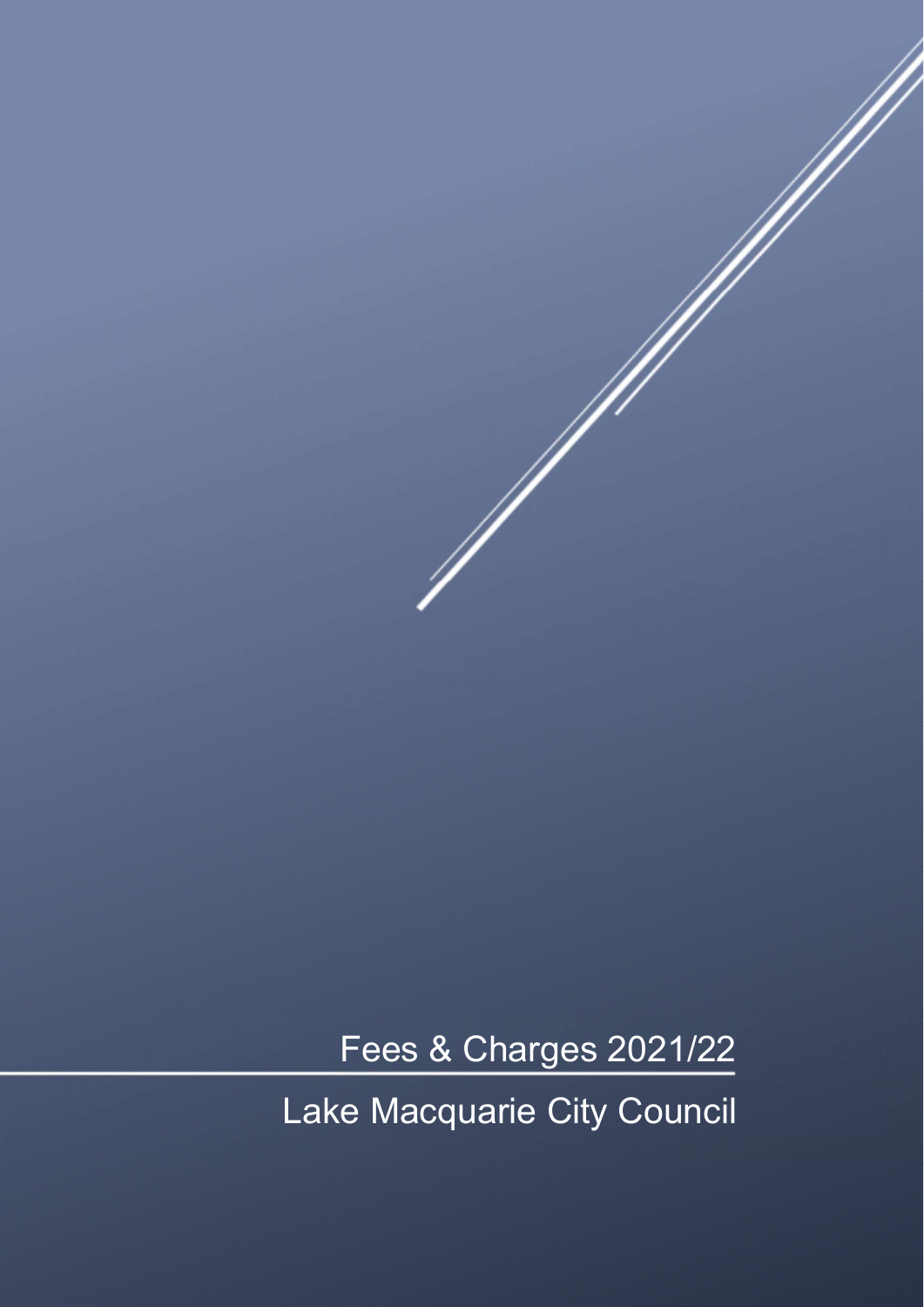

# **Council Fees and Charges**

Fees and charges are determined by Lake Macquarie City Council each year and contribute towards helping us provide services and facilities for our City.

Our fees and charges are intended to cover:

- the supply of a product, service, or commodity;
- the giving of information;
- providing a service in connection with the Council's regulatory functions, including receiving an application for approval, granting an approval, making an inspection and issuing a certificate; and
- allowing admission to any building or enclosure.

In accordance with Section 608 of the Local Government Act 1993 and other relevant legislation, Council levies a range of fees and charges as contained within this document. When Council determines its fees for goods and services, it takes into account the following factors:

- the cost of providing the service;
- the importance of the service to the community;
- prices fixed by relevant industry bodies;
- any factors specified in the Local Government regulations;
- equity factors;
- user pays principle;
- financial objectives:
- customer objectives:
- resource use objectives; and
- cross-subsidisation objectives.

Council reviews all fees and charges, not subject to statutory control, on an annual basis, prior to finalisation of Council's annual operating budget.

The predominant consideration in reviewing those fees and charges is full cost recovery on a fee for service (user pays) basis. However, this principle only applies where the cost of the service provision and the end users can be accurately determined.

The following table outlines the various methods of pricing which Council has implemented. Those pricing methods range from partial cost recovery through to the recovery of an amount greater than the full cost of providing the service.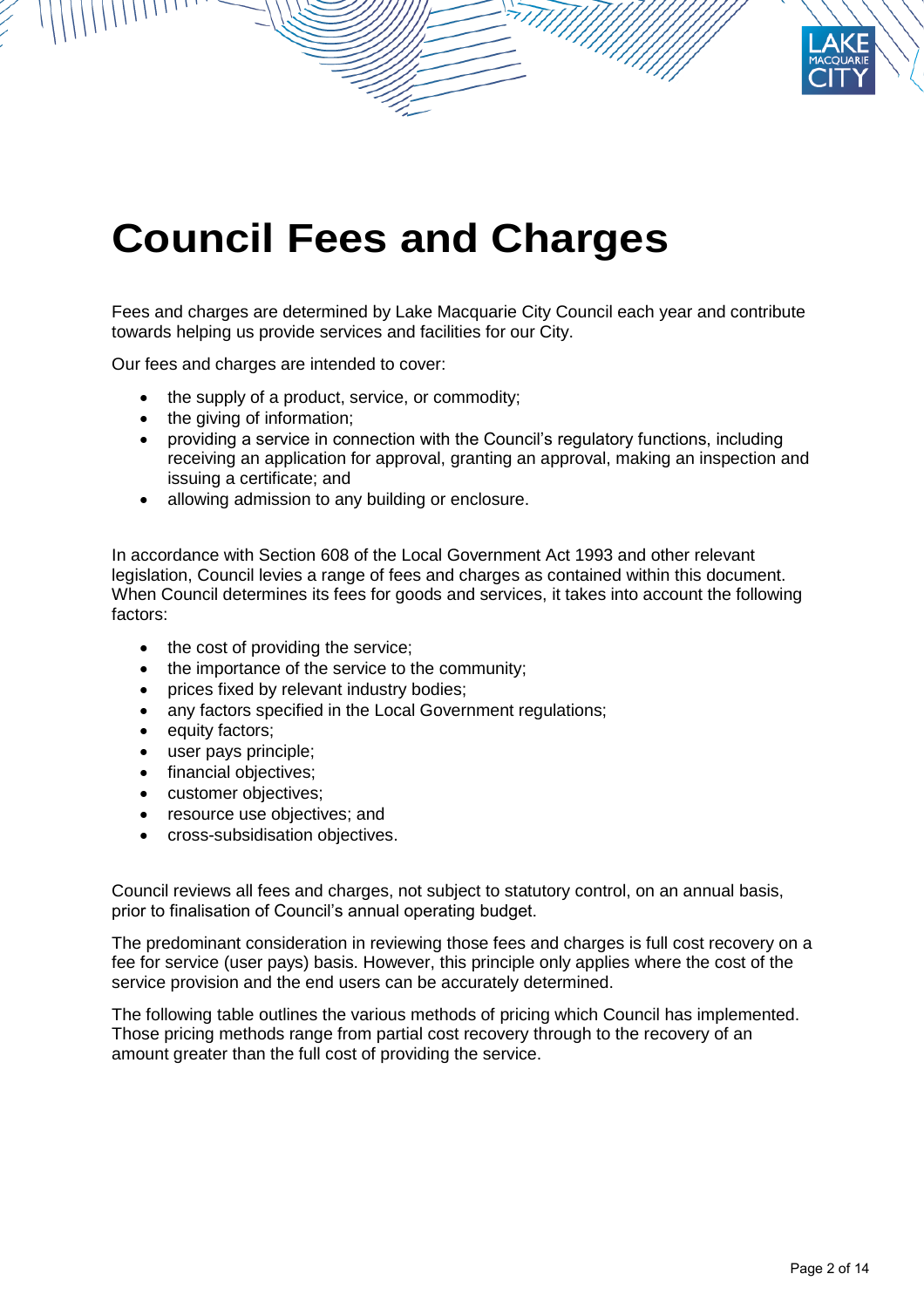# **Pricing Principles**

| Code           | Pricing basis                | Pricing principle includes                                                                                                                                                                                                                                                                                                                                                                                                                                                                                                                                         |
|----------------|------------------------------|--------------------------------------------------------------------------------------------------------------------------------------------------------------------------------------------------------------------------------------------------------------------------------------------------------------------------------------------------------------------------------------------------------------------------------------------------------------------------------------------------------------------------------------------------------------------|
| 1              | Partial cost<br>recovery     | (a) the benefits from provision of the service accrue to the<br>community as a whole as well as individual users; (b)<br>charging prices to recover full cost may result in<br>widespread evasion; (c) the service is targeted to low<br>income users or a differential service fee is charged<br>according to the classification of users to maximise access<br>to the service; and/or (d) the service promotes or<br>encourages local economic activity                                                                                                          |
| $\overline{2}$ | Full cost<br>recovery        | (a) the service benefits particular users, making a<br>contribution to their individual income, welfare or profits or a<br>private benefit being provided without any broader benefits<br>to the community; and (b) Council has a monopoly over the<br>provision of the service and there are no community service<br>or equity obligations. The fee or charge is calculated on the<br>full recovery of annual and maintenance costs, on-costs<br>and overheads. This would also include any debt servicing<br>costs associated with the provision of the service. |
| 3              | <b>Market</b><br>competitive | (a) the service provided is in competition with that provided<br>by another Council or agency (private or public) and there<br>is pressure to set a price which will attract adequate usage<br>of the service; and/or (b) the service is a profit making<br>activity and the price paid by users should recover an<br>amount greater than the full cost of providing that service                                                                                                                                                                                  |
| 4              | Statutory                    | (a) the service is a regulatory or statutory service and<br>where the fee is determined by Council in accordance with<br>a pricing principle prescribed in regulations (eg a maximum<br>price). (b) the amount of the fee is prescribed in regulations<br>or determined by the Director General of the Department of<br>Local Government or another authorised authority. Council<br>has no discretion to determine the amount of the fee for a<br>service when the amount is fixed by regulation or by<br>another authority                                       |
| 5              | Demand<br>management         | The fee or charge is determined at a level greater than the<br>direct cost of the service to provide a disincentive, or to<br>recognise indirect costs associated with the provision of the<br>service.                                                                                                                                                                                                                                                                                                                                                            |
| 6              | No charge                    | The service is provided at no charge or has been<br>specifically excluded from any cost recovery.                                                                                                                                                                                                                                                                                                                                                                                                                                                                  |
|                |                              |                                                                                                                                                                                                                                                                                                                                                                                                                                                                                                                                                                    |

**KE ARIE**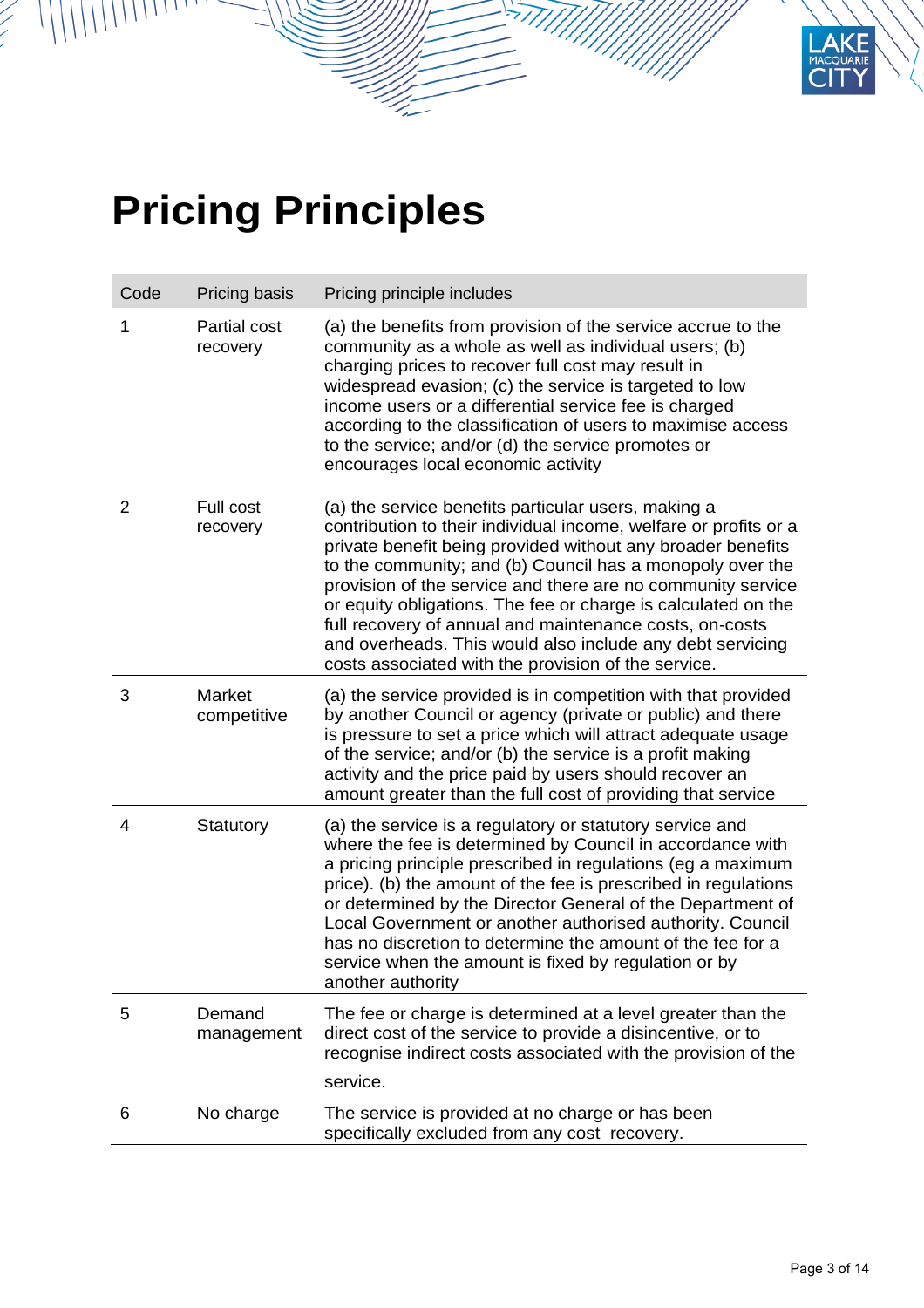Note: The attached schedule identifies those goods and services subject to the Goods and Services Tax (GST). The fees/charges shown for those goods and services are inclusive of GST.

The NSW Government has determined that the COVID-19 pandemic is a category under section 610E of the Local Government Act 1993, under which Council may waive or reduce a fee. Therefore, Council may without notice, waive or reduce a fee contained in this fees and charges schedule.

Credit card surcharge is levied where customers pay for Council services with a credit card. The credit card fee is inclusive of GST, if the underlying Council service being paid for also attracts GST, otherwise GST is not charged on the credit card fee.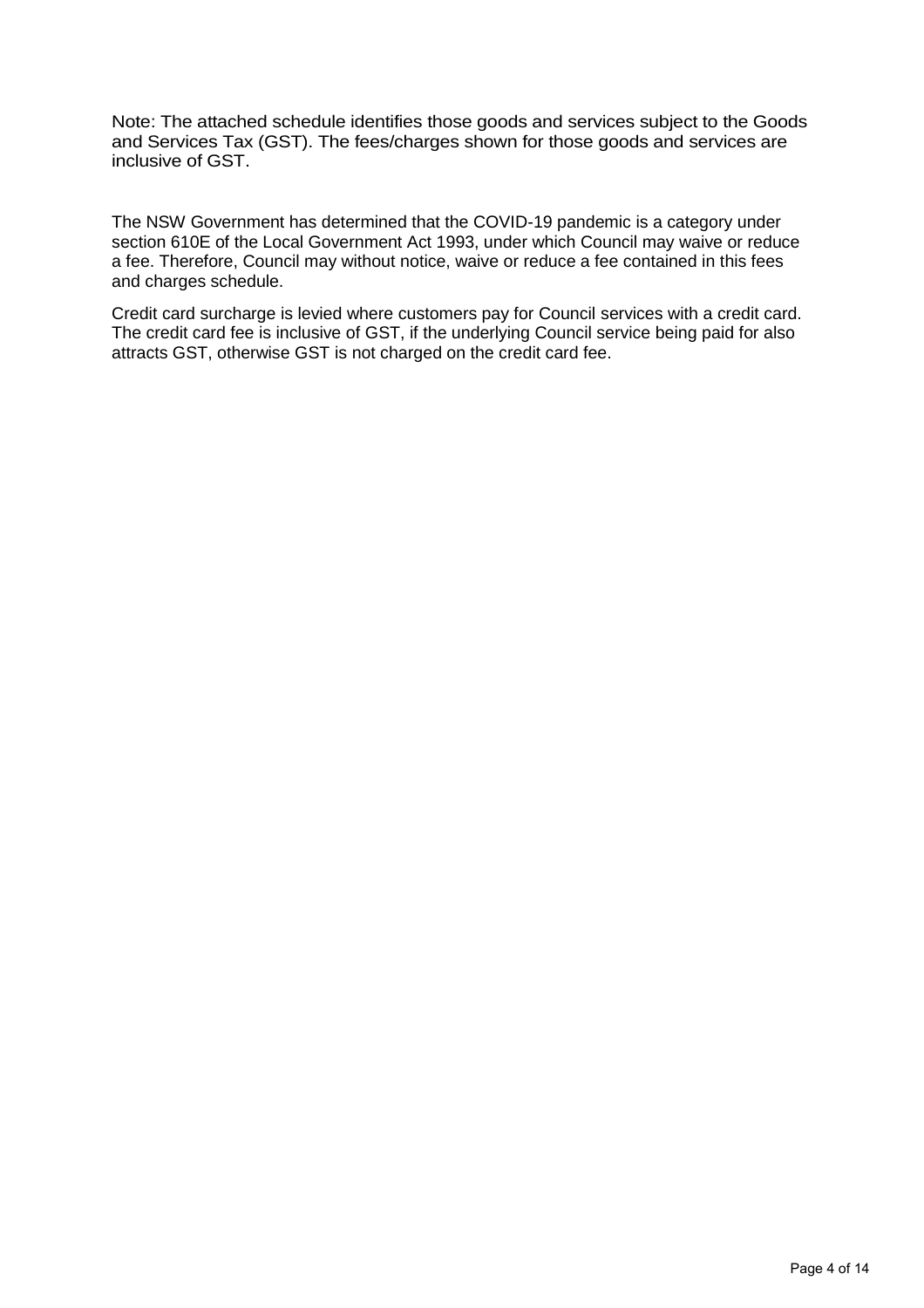# **Table Of Contents**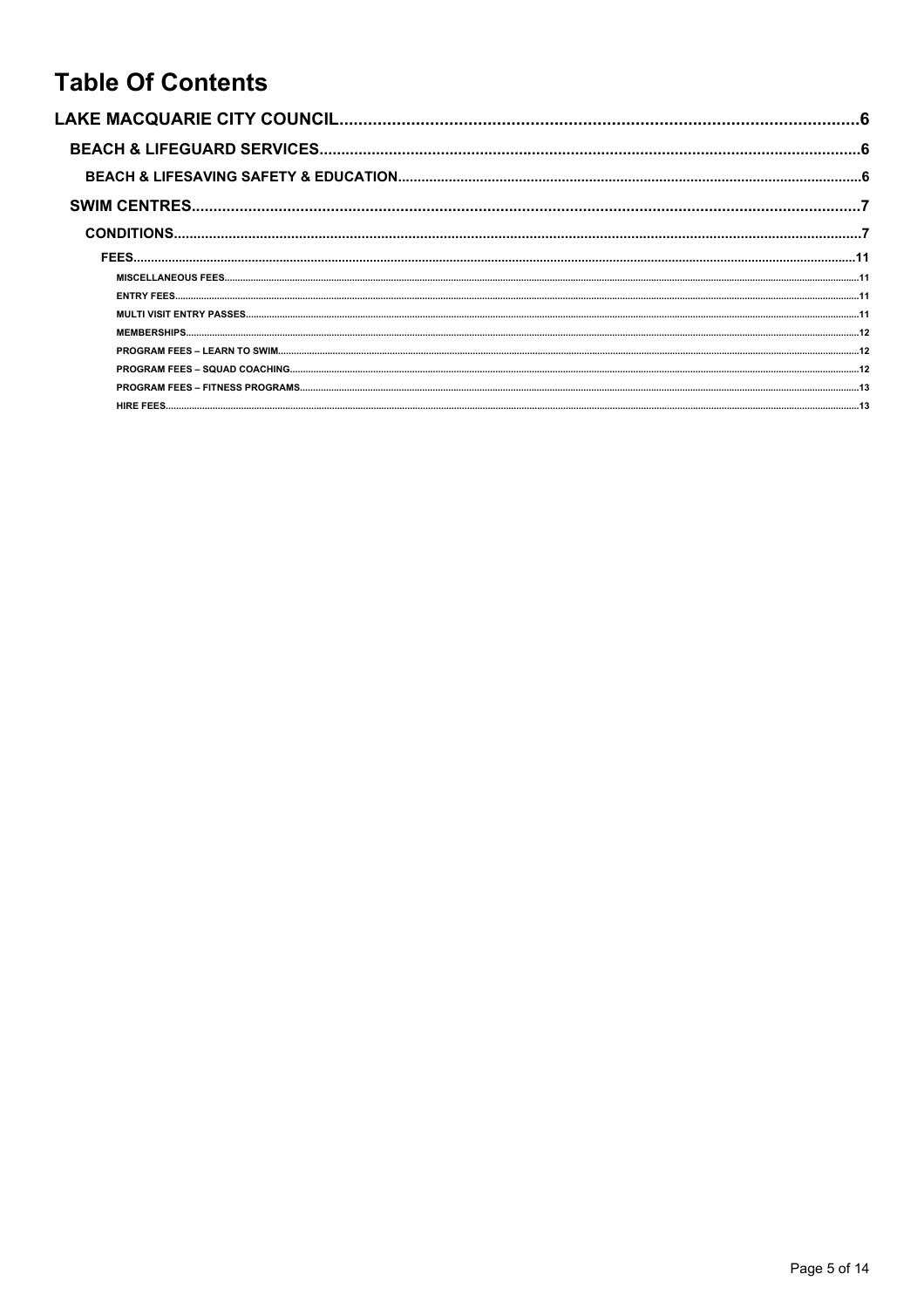## **LAKE MACQUARIE CITY COUNCIL**

# **BEACH & LIFEGUARD SERVICES**

## **BEACH & LIFESAVING SAFETY & EDUCATION**

| Emergency care training – booking for<br>up to 16 people                                  | \$227.27     | \$22.73 | \$250.00 | Y | 3 | 1230 | N/A<br>N/A |
|-------------------------------------------------------------------------------------------|--------------|---------|----------|---|---|------|------------|
| Emergency care training - additional<br>per person fee                                    | \$10.91      | \$1.09  | \$12.00  | Y | 3 | 1230 | N/A<br>N/A |
| CPR training $-$ booking for up to 16<br>people                                           | \$222.73     | \$22.27 | \$245.00 | Y | 3 | 1230 | N/A<br>N/A |
| CPR training – additional per person<br>fee                                               | \$10.91      | \$1.09  | \$12.00  | Y | 3 | 1230 | N/A<br>N/A |
| Senior First Aid training - subject to<br>scope of training and number of<br>participants | Market price |         |          | Y | 3 | 1230 | N/A<br>N/A |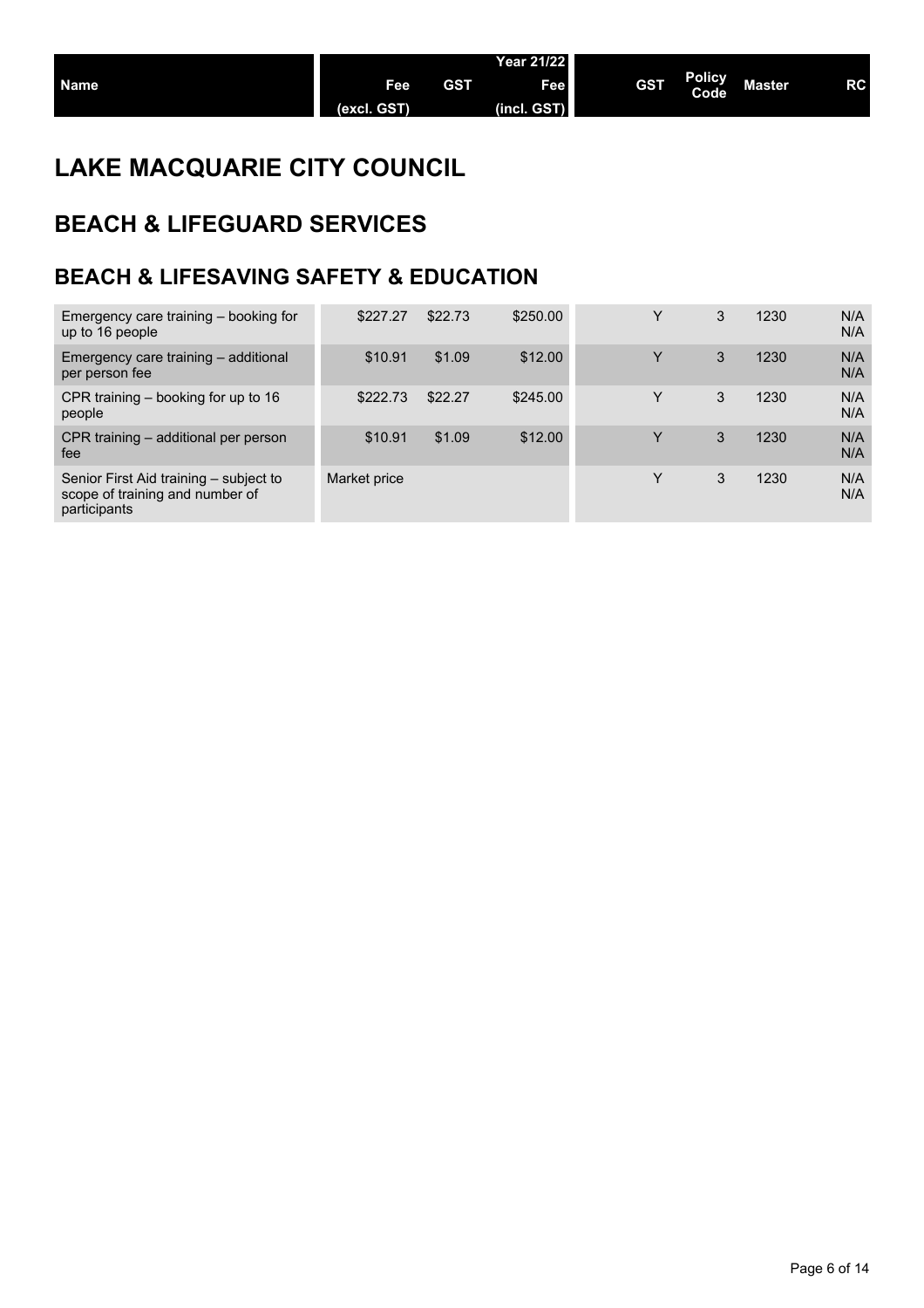|             |                     |            | <b>Year 21/22</b>  |            |                       |         |    |
|-------------|---------------------|------------|--------------------|------------|-----------------------|---------|----|
| <b>Name</b> | Feel<br>(excl. GST) | <b>GST</b> | Fee<br>(incl. GST) | <b>GST</b> | <b>Policy</b><br>Code | Master, | RC |
|             |                     |            |                    |            |                       |         |    |

## **SWIM CENTRES**

## **CONDITIONS**

Notes for application of Swim Centres fees and charges:

- The Swim Centres fees and charges and related conditions apply to all swim centres unless otherwise noted below.
- LMCC operated swim centres are: Charlestown, Swansea, Speers Point and West Wallsend.
- Contractor operated swim centres are: Morisset and Toronto.
- Each swim centre may have different pools, facilities, goods and services, including program offerings, hire options, kiosk and merchandise items, and different seasonal operating times.
- Miscellaneous Fees are applicable to all swim centres; Charlestown, Swansea, Speers Point, West Wallsend, Morisset and Toronto.
- Entry Fees, Multi Visit Entry Passes, and related Conditions, are applicable to all swim centres; Charlestown, Swansea, Speers Point, West Wallsend, Morisset and Toronto.
- Memberships and related Conditions, are available for purchase and use at LMCC operated swim centres; Charlestown, Swansea, Speers Point and West Wallsend.
- Memberships may be accepted for use at the Contractor operated swim centres; Toronto and Morisset. See Conditions for further information.
- All Program Fees and related Conditions, apply only to the LMCC operated centres; Charlestown, Swansea, West Wallsend and Speers Point, where the respective programs are offered and operated by LMCC at these centres.
- Programs offered by the swimming club at Speers Point Swim Centre are not covered by LMCC Fees and Charges.
- Programs offered by the Contractor operated swim centres at Morisset & Toronto are not covered by LMCC Fees and Charges. Contact these centres for Program Fees and Conditions information.
- All Hire Fees and related Conditions apply only to the LMCC operated swim centres; Charlestown, West Wallsend, Swansea and Speers Point, where these services and facilities are offered and available at these swim centres.
- Contact the Contractor operated centres at Morisset and Toronto, for all hire equipment, services, facilities, fees and conditions offered at these centres.
- Contact Toronto Swim Centre for fees and conditions for the use of the Hydrotherapy Pool.

General Conditions:

- All month memberships, multi-visit-entry passes and fitness program multi-visit entries are non-refundable but are transferrable at the Swim Centre Team Leaders discretion.
- The Leisure Services Coordinator has discretion to provide a refund in exceptional circumstances.
- Time Stops on memberships are available upon request to the Swim Centre directly. One Time Stop is available per memberships per 12 month membership period. Minimum time stop duration is two weeks and maximum is 3 months. Time Stops must be applied for in advance.
- The Leisure Services Manager is able to conduct free entry or reduced fee days, up to 4 per year, for promotional purposes.
- The Leisure Services Manager is able to offer package deals for promotional purposes including entry, kiosk food packages, facility use and hire items.
- The Leisure Services Manager has discretion to alter programming fees in response to local industry trends.
- New activities, programs, hire, and other offerings not specifically listed in the fees and charges, will be at comparable market price.
- Swim Centre Team Leaders have discretion to approve or refuse any booking or hire request, determine minimum and maximum numbers for the booking, and charge additional fees to cover any additional staffing required to meet requirements including safety, for the purpose of the booking or hire.

#### Entry Category Conditions:

• Adult - Applies to all entries age 18 and over, unless another category is applicable. Proof of eligibility under another category is required.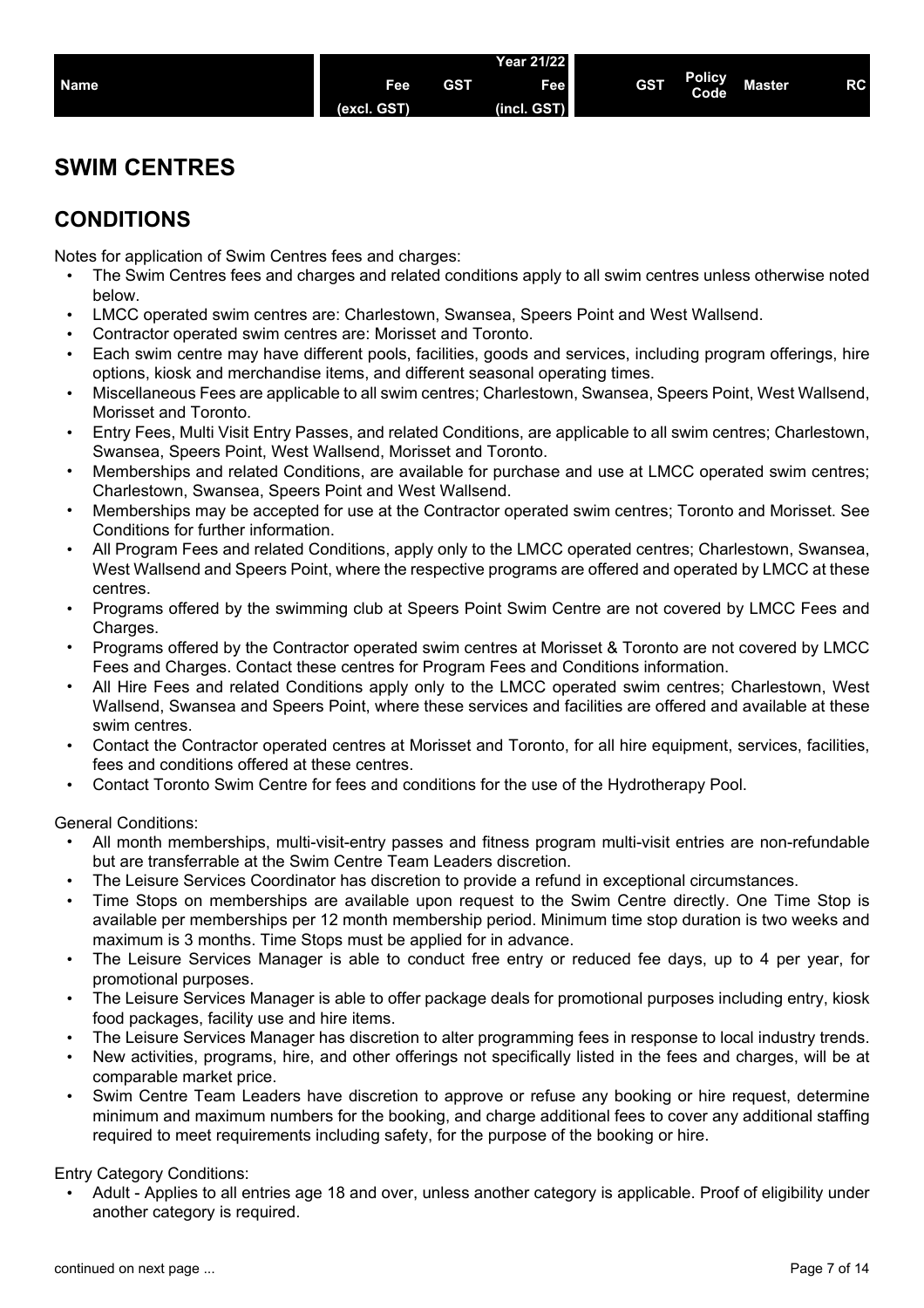

- Child under 5 years Applies to children aged under 5 years and entry is free accompanied by an adult paying in full.
- Pensioner/Concession Applies to children aged 5 to 17 years, Concession cardholders of: Seniors Card, Health Care, Commonwealth Seniors Health Care, Tertiary Institution Student Cards and unemployed persons, Pensioner Concession cardholders including; age pension, disability support, sole parents, and their dependents under the age of 18.
- NSW Companion Card Allows both the cardholder and their carer entry for a single applicable fee. Duty of care lies with the cardholder to ensure safety of their companion. The carer must be located physically close to the companion.
- Spectator Applies to all entries to the centre should a person not participate in water activities, including spectators for all carnivals. Spectator fee does not apply to LMCC Program Spectators.
- Family Applies to two (2) adults (parents/partners) and their dependent children under age 18.
- Bulk Entry Applies to organised group bookings of 10 or more people i.e. children's birthday parties, school, sporting and community groups. The fee is per person and may be paid as a bulk amount.
- Corporate Fitness applies to persons who are current financial members of a corporate fitness club/company who has an agreement with Lake Macquarie City Council.
- Aquatic Challenger public session fee is in addition to the applicable entry fees.
- Multi-Visit Entry Passes may be purchased and used at any LMCC Swim Centre: Charlestown, Swansea, Speers Point, West Wallsend, Morisset and Toronto.
- **Multi-Visit Entry Passes are valid for 12 months from date of purchase.** Entitles the registered pass/cardholder to general entry. Does not include programs.
- Multi-Visit Entry Passes Adult and Pensioner/Concession categories are valid for use by the person/s registered to the pass/card when purchased. For example, adult partners may share an Adult card, children of the same family may share a Concession card. One (1) visit per person is deducted from the pass/card for each person entering the swim centre.
- Multi-Visit Entry Passes Family category is valid for use by the family members registered to the pass/card when purchased. Family entitles entry for two (2) adults/partners and their dependent children under 18 years. Each occasion the pass/card is used equals one (1) family visit deducted from the card.
- Memberships are available for purchase and use at LMCC operated swim centres: Charlestown, Swansea, Speers Point and West Wallsend.
- Memberships may be accepted at Toronto and Morisset swim centres; Swim Centre Team Leader's discretion applies.
- Memberships Adult and Pensioner/Concession categories entitles the registered individual membership cardholder to unlimited general entry for one (1) month, commencing on the date of purchase and expiring on the same date of the next month. The membership pass/card cannot be used or shared by any other person/s.
- Membership Family category entitles the registered family members of the membership to unlimited general entry for one (1) month, commencing on the date of purchase and expiring on the same date of the next month. Family means two (2) adults (parents/partners) and their dependent children under age 18. The membership pass/card cannot be used or shared by any other person/s not registered to the pass/card.
- Memberships do not include programs.
- Memberships can be renewed monthly for the applicable fee.

#### Program Conditions:

- Program Spectators (parents/guardians/siblings) who are spectating only are free.
- Learn to Swim The fees are per person, per lesson, paid in term blocks. The two (2) or more lessons per week rate applies to the same person enrolled for two or more lessons each week.
- Learn to Swim Bookings are required for all learn to swim lessons. Class lessons must be booked and paid upfront for a full term. Terms are based on school terms which may vary in duration. A Swim Centre Team Leader has discretion to offer shorter term block payments in certain circumstances e.g. financial hardship.
- Learn to Swim runs for the full week (Mon-Sat) for the first and final week of each School Term. e.g. if school breaks up on Thursday; the Thursday, Friday and Saturday lessons of that week would proceed. e.g. 2. If school starts on Thursday, the Monday, Tuesday and Wednesday lessons of that week would proceed. Standard failure to attend, cancellation and make-up conditions apply.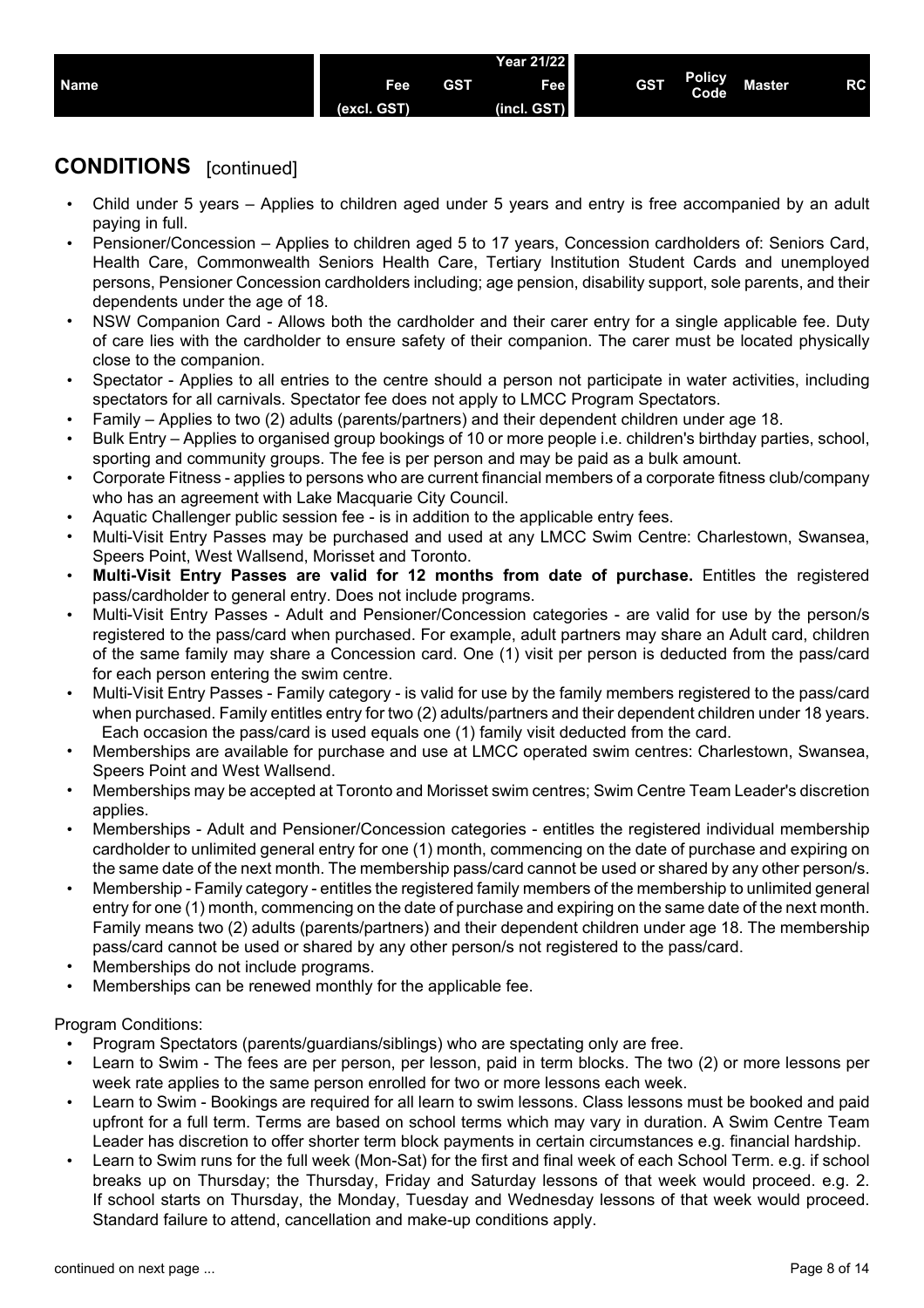|             |                                    |     | <b>Year 21/22</b>             |            |                       |        |    |
|-------------|------------------------------------|-----|-------------------------------|------------|-----------------------|--------|----|
| <b>Name</b> | Fee<br><b>GST</b><br>texe l<br>лы. | GST | Fee<br><b> GSTY</b><br>(incl. | <b>GST</b> | <b>Policy</b><br>Code | Master | RC |
|             |                                    |     |                               |            |                       |        |    |

- Financial Assistance Financial Assistance will be applied based on individual merit. An online application form must be completed and reviewed by the Swim Centre Team Leader for approval before a customer is placed on a direct debit term block payment plan. All arrangements must be evidenced in Centaman and preapproved by Coordinator Leisure Services and are reportable to Manager Leisure Services.
- Learn to Swim Cancellations no refund for cancellations or failure to attend. No make up lesson for cancellations with less than four (4) hours notice. Cancellations greater than four (4) hours notice may receive a make up lesson if a vacancy exists within the same term, should the program be at full capacity or the available program times are unsuitable the makeup will be rolled over into a credit for re enrolement into the following term. Credits are not cash redeemable. A make up lesson or credit will be provided for lessons cancelled by the centre due to unforseen circumstances e.g. weather conditions.
- Learn to Swim Non-Refundable Deposits are payable at Swim Centres request to secure learn to swim bookings. Minimum payment required is the price of two lessons (calculated on 1 lesson per week pricing). For private lessons the minimum payment required is the price of five private lessons.
- Private Lessons Bookings are required for all private lessons. Private lessons must be booked and paid in advance of each scheduled private lesson or paid in blocks of 5. 15 minute bookings per child only. A booking for a 30 minute private lesson will apply to a maximum of 2 children. Payment for 2 children in a 30 minute private lesson will be charged separately at the 15 minute private lesson rate.
- Private Lessons can only be booked outside of peak program periods, this includes before 3:30 pm and from 6:00 pm onwards on weekdays subject to instructor availability.
- Private Lesson Cancellations no refund for cancellations or failure to attend. A credit will be issued if the private lesson is cancelled with greater than four (4) hours' notice. A credit will be provided for lessons cancelled by the centre due to unforeseen circumstances e.g. weather conditions.
- Squads The fees are per person, per session, paid in monthly blocks upfront.
- Squads Bookings are required for all squad sessions. Squad class numbers may be limited to comply with any applicable government restrictions. Persons will only be able to book in for the number of weekly squad sessions they have selected as their weekly attendance quota.
- Squads Cancellations No refund or makeup session for cancellations or failure to attend. A credit will be provided for sessions cancelled by the centre due to unforeseen circumstances e.g. weather conditions or if a medical certificate is provided by the customer.
- Casual Squad Pricing Bookings are not required for customers paying a casual squad option. Inclusion in the squad session is strictly subject to availability. If squad session exceeds set class ratios the customer will be turned away. Payment for session must be paid to Swim Centre reception prior to commencement of the session.
- Squad Known absences Upon request credit may be granted for pre-arranged absences of 1 consecutive week or more. Known absence notification must be given prior to payment of monthly fee. Single day absence will not qualify for a credit (unless medical certificate is presented).
- Squad Squad fees are not inclusive of pool entry outside of booked squad session times.
- Fitness Programs Includes entry for a recreational swim before and/or after the fitness class for the program participant only.
- Fitness Programs Multi-visit fitness passes may be purchased in quantities of 10, 20 or 50. **Each quantity purchased is valid for 12 months from the date of purchase.**
- Fitness Programs Pensioner/Concession Applies to children aged 5 to 17 years, Concession cardholders of: Seniors Card, Health Care, Commonwealth Seniors Health Care, Tertiary Institution Student Cards and unemployed persons, Pensioner Concession cardholders including; age pension, disability support, sole parents, and their dependents under the age of 18.
- Corporate Fitness program fees apply only to persons who are current financial members of a corporate fitness club/company which has an agreement with Lake Macquarie City Council.
- If the corporate fitness member wishes to participate in a program, he/she is required to pay the applicable corporate fitness program fee. This fee may be payable in block amounts or upon each visit, subject to the program's booking conditions, and the remainder fee is charged to the Corporate Fitness Partner organisation.
- Partners and dependents (children) of corporate fitness members, are entitled to corporate fitness program rates if they are included in the corporate fitness club membership and use their club membership to gain entry to the swim centre.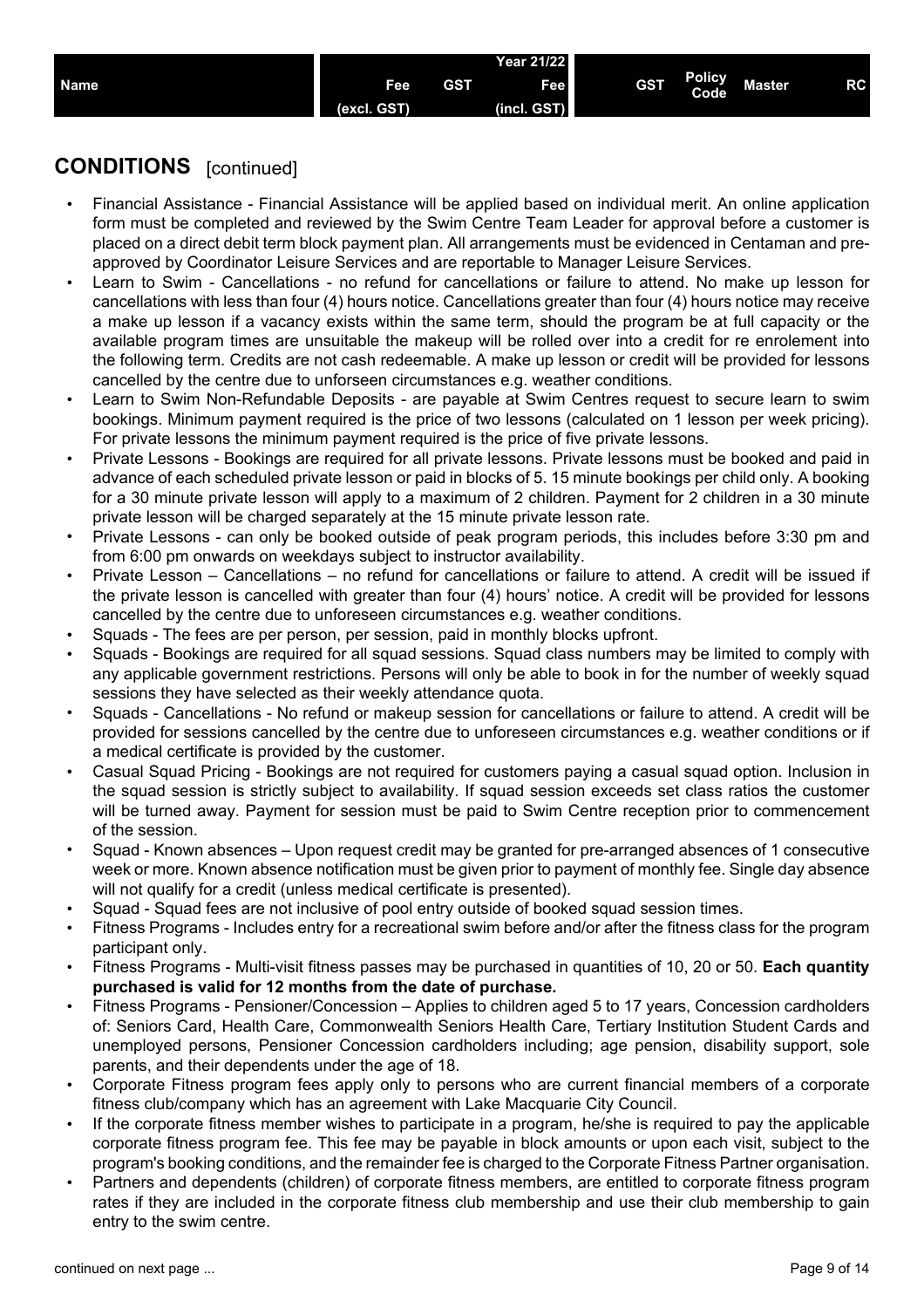

Hire Conditions:

- Lane hire may be available at certain times subject to availability around programming and recreational swimming space.
- Lane hire fees apply in increments of 30 minutes.
- Lane hire includes entry to the pool for the person responsible for the booking for the duration of the hire.
- Lane hire for group use applicable entry fees per person apply in addition to the lane hire fee.
- Lane hire during usual centre hours Hunter Surf Lifesaving Branch nippers proficiency bookings, Lake Mac Swim Centre's home Swimming Clubs, Lake Mac Swim Centre's home Waterpolo clubs, Department of Education school swimming scheme and school carnivals - nil hire fee. All bookings are subject to pool space availability and booking conditions. School Carnivals are allocated single pool use only at nil hire fee. If a second pool is available the school may request to book this but lane hire will apply. Applicable bulk entry fees apply. Spectator fees apply for all carnivals.
- Lane hire during usual centre hours schools participating in unstructured recreational swimming in addition to the additional lifeguard and entry fee, applicable lane hire fee applies.
- Lane hire non-commercial water-safety related activities that are endorsed by registered water safety bodies - fee may be waived upon application subject to conditions and availability. Approval is required by Manager Leisure Services.
- Lane hire fee applies to commercial and non-commercial water activities commercial water activities includes coaching and/or instruction where a fare, fee, rate, charge is applied and profit is obtained. Non – commercial water activities (excluding Lake Mac Swim Centre's home swimming Clubs, Lake Mac Swim Centre's home Waterpolo clubs, school operated activites, department of education school swimming scheme and school carnivals) that are not water-safety related activities and are not endorsed by a registered water safety body lane hire fee will apply.
- Centre hire may be available outside the centre's usual operating hours.
- Centre hire a minimum booking of one hour and two (2) staff are required. Additional time, where not a full hour, is charged at a minimum of 30 minute increments.
- Centre hire additional staff (more than the minimum two), may be required subject to the number of people for the booking and the additional staff fees apply.
- Centre hire in addition to the centre hire fees, applicable entry fees (e.g. bulk entry fees) also apply.
- Centre hire Lake Mac Swim Centre's home Swimming Club and Lake Mac Swim Centre's home Water Polo club - nil hire fees subject to pool space availability and booking conditions. Applicable bulk entry fees apply for swimmers only. Spectator fees apply for all carnivals.
- Centre hire non-commercial water-safety related activities that are endorsed by registered water safety bodies - fee may be waived upon application subject to conditions and availability . Approval is required by Manager Leisure Services.
- Commercial Group Fitness program outdoor grounds hire Maximum 20 participants per booking This category includes activities such as bootcamps, group fitness training and other group recreational pursuits as approved. Bulk entry fees apply to swimmers. Fees apply in increments of 60 minutes. Subject to availability. Swim Centre Team Leader discretion applies.
- Aquatic Challenger hire during usual centre operating hours where available, may be booked for children's birthday parties and similar, and may be subject to certain days and times around program schedules with allowance for public recreational swimming space.
- Aquatic Challenger hire bookings are for exclusive use of the aquatic challenger and includes water safety supervision and pool usage space for the float. A minimum booking of one hour with a minimum of ten (10) people applies. Additional people are permitted, with a maximum number per booking subject to safety and the Swim Centre Team Leaders discretion at the time of booking. Applicable entry fees per person (e.g. bulk entry) applies in addition to the Aquatic Challenger hire fee. Children's birthday party packages may be offered.
- Aquatic Challenger hire fee where booked outside usual centre hours, is in addition to the applicable Centre Hire fee, and applicable entry fee per person (e.g. bulk entry).
- Aquatic Challengers scheduled for public use at certain times may be used by all swim centre patrons who have paid the applicable entry fee and aquatic challenger public session fee.
- Room hire (where rooms are available at certain centres) is the fee for use of the room only. It doesn't include entry fees for use of the pool or other facilities or programs. Centre Hire fees apply to bookings for room hire where outside the centre's usual operating hours.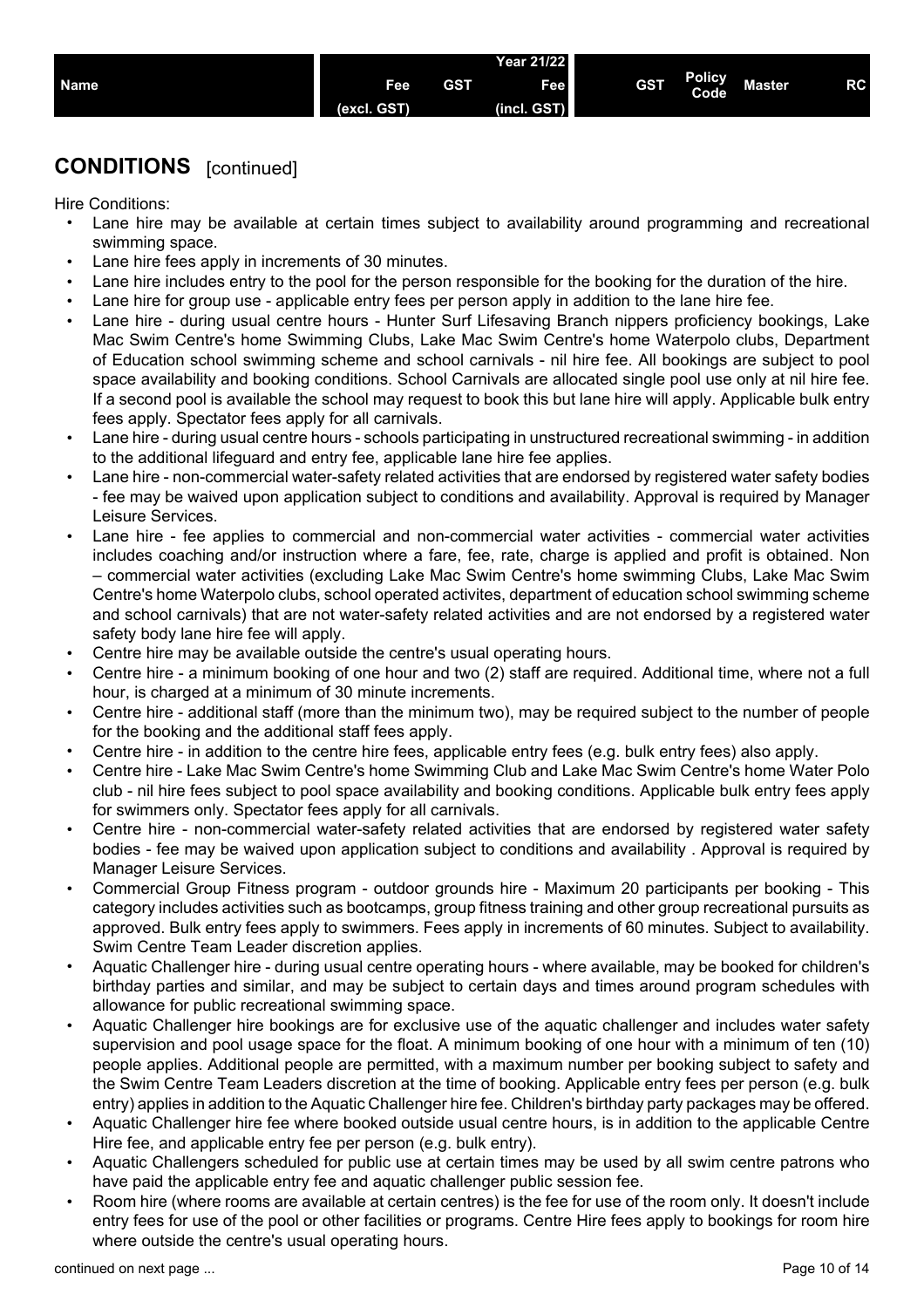|             |             |            | Year 21/22 l |            |                |               |    |
|-------------|-------------|------------|--------------|------------|----------------|---------------|----|
| <b>Name</b> | <b>Fee</b>  | <b>GST</b> | Fee          | <b>GST</b> | Policy<br>Code | <b>Master</b> | RC |
|             | (excl. GST) |            | (incl. GST)  |            |                |               |    |

- Room hire a minimum of one (1) hour is charged. Additional time, where not a full hour, is charged at a minimum of 30 minute increments.
- Shelter bookings Shelter bookings are only available for the purpose of paid pool party packages inclusive of the aquatic challenger. All bookings for preferred shelters are subject to availability and must be booked at the time of booking your party.
- Shelter bookings can be booked for up to two hours at a time for exclusive use for your party. After this time you may be asked to vacate the allocated shelter area to accommodate other party bookings.
- Shelter bookings does not include exclusive use of the barbeque facilities. Barbeques are a shared facility.

### **FEES**

#### **MISCELLANEOUS FEES**

| Kiosk – taxable                                                          | Recommended retail price |        |         | Y | 3 | 1244 | N/A |
|--------------------------------------------------------------------------|--------------------------|--------|---------|---|---|------|-----|
| Merchandising - taxable                                                  | Recommended retail price |        |         | Υ | 3 | 1244 | N/A |
| Merchandising - non-taxable                                              | Recommended retail price |        |         | N | 3 | 1244 | N/A |
| Program activities - taxable                                             | Market price             |        |         | ٧ | 3 | 1244 | N/A |
| Program activities - non-taxable                                         | Market price             |        |         | N | 3 | 1244 | N/A |
| Pool party packages – market price                                       | Market price             |        |         | Y | 3 | 1244 | N/A |
| Pool party catering packages per<br>person minimum ten (10) - (optional) | \$9.55                   | \$0.95 | \$10.50 | Y | 3 | 1244 | N/A |
| Lost Card Fee                                                            | \$5.00                   | \$0.50 | \$5.50  |   | 2 | 1244 | N/A |

#### **ENTRY FEES**

| Adults (18 years and over)                                                              | \$5.91  | \$0.59 | \$6.50  | Y | 1           | 1244 | N/A |
|-----------------------------------------------------------------------------------------|---------|--------|---------|---|-------------|------|-----|
| Child under 5 years                                                                     | \$0.00  | \$0.00 | \$0.00  | Y | 6           | 1244 | N/A |
| Pensioner / Concession (children 5-17<br>years and Pensioner/Concession<br>cardholders) | \$3.64  | \$0.36 | \$4.00  | Y | 1           | 1244 | N/A |
| Spectator                                                                               | \$2.73  | \$0.27 | \$3.00  | Y | $\mathbf 1$ | 1244 | N/A |
| Program Spectator                                                                       | \$0.00  | \$0.00 | \$0.00  | Y | 6           | 1244 | N/A |
| Family                                                                                  | \$15.00 | \$1.50 | \$16.50 | Y | 1           | 1244 | N/A |
| <b>Bulk entry</b>                                                                       | \$3.64  | \$0.36 | \$4.00  | Y | 1           | 1244 | N/A |
| <b>Corporate Fitness</b>                                                                | \$3.64  | \$0.36 | \$4.00  | Y | $\mathbf 1$ | 1244 | N/A |
| Aquatic Challenger - public session -<br>per person                                     | \$3.18  | \$0.32 | \$3.50  | Y | 1           | 1244 | N/A |
| Aquatic Challenger – public session –<br>family                                         | \$5.91  | \$0.59 | \$6.50  | Y | 1           | 1244 | N/A |

### **MULTI VISIT ENTRY PASSES**

| 10 visit Adult entry pass                     | \$53.18  | \$5.32  | \$58.50  |  | 1244 | N/A |
|-----------------------------------------------|----------|---------|----------|--|------|-----|
| 10 visit Pensioner / Concession entry<br>pass | \$32.73  | \$3.27  | \$36.00  |  | 1244 | N/A |
| 10 visit Family entry pass                    | \$135.00 | \$13.50 | \$148.50 |  | 1244 | N/A |
| 20 visit Adult entry pass                     | \$94.55  | \$9.45  | \$104.00 |  | 1244 | N/A |

continued on next page ...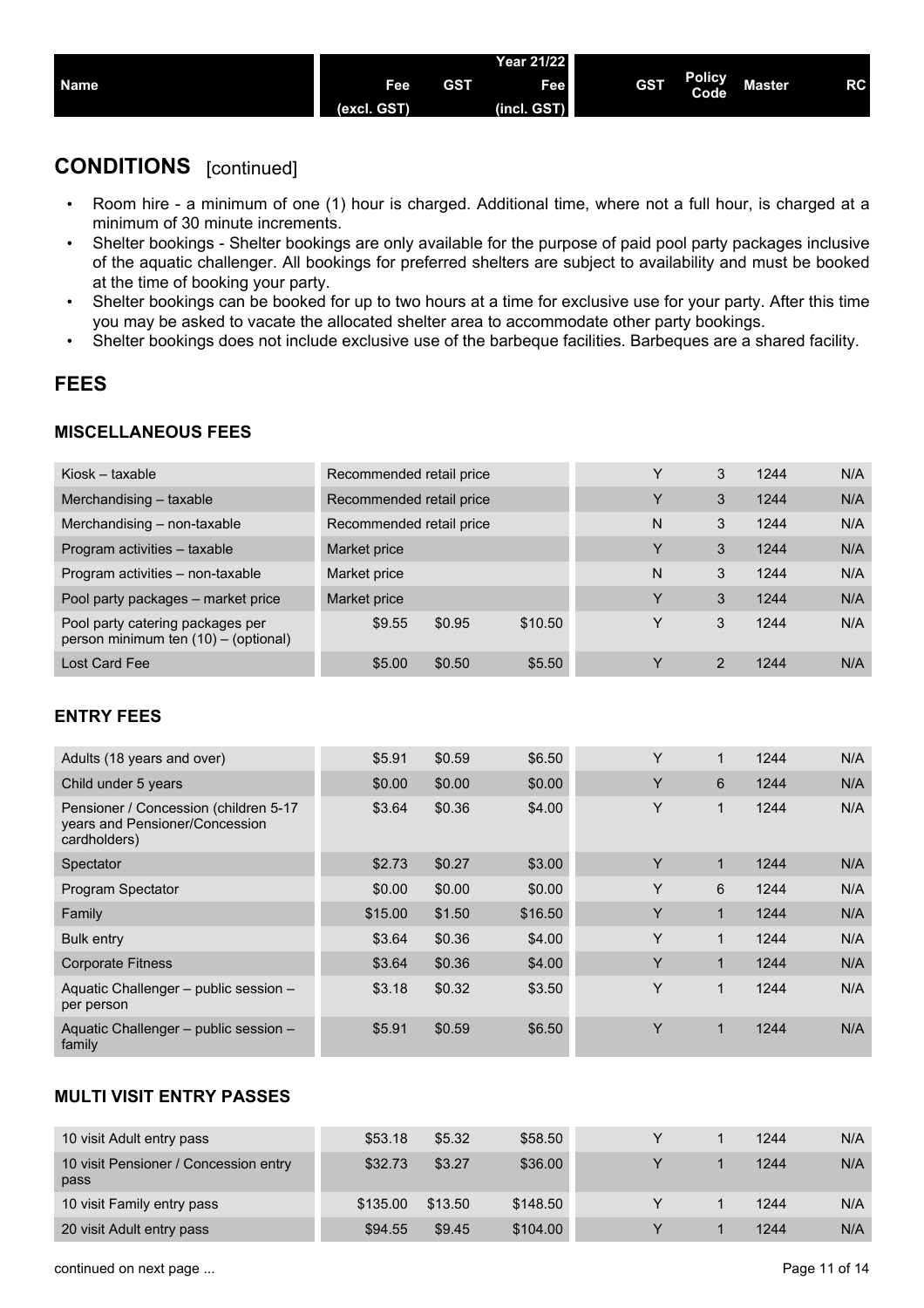|             |             |            | <b>Year 21/22</b> |            |                       |        |           |
|-------------|-------------|------------|-------------------|------------|-----------------------|--------|-----------|
| <b>Name</b> | <b>Fee</b>  | <b>GST</b> | Feel              | <b>GST</b> | <b>Policy</b><br>Code | Master | <b>RC</b> |
|             | (excl. GST) |            | (incl. GST)       |            |                       |        |           |

## **MULTI VISIT ENTRY PASSES** [continued]

| 20 visit Pensioner / Concession entry<br>pass | \$58.18  | \$5.82  | \$64.00  | Y | 1244 | N/A |
|-----------------------------------------------|----------|---------|----------|---|------|-----|
| 50 visit Adult entry pass                     | \$191.82 | \$19.18 | \$211.00 |   | 1244 | N/A |
| 50 visit Pensioner / Concession entry<br>pass | \$118.18 | \$11.82 | \$130.00 | Y | 1244 | N/A |
| 70 visit Adult entry pass                     | \$206.82 | \$20.68 | \$227.50 |   | 1244 | N/A |
| 70 visit Pensioner / Concession entry<br>pass | \$127.27 | \$12.73 | \$140.00 | Y | 1244 | N/A |

#### **MEMBERSHIPS**

| 1 month membership – Adult                     | \$70.91  | \$7.09  | \$78.00  |  | 1244 | N/A |
|------------------------------------------------|----------|---------|----------|--|------|-----|
| 1 month membership - Pensioner /<br>Concession | \$43.64  | \$4.36  | \$48.00  |  | 1244 | N/A |
| 1 month membership – Family                    | \$180.00 | \$18.00 | \$198.00 |  | 1244 | N/A |

#### **PROGRAM FEES – LEARN TO SWIM**

| Learn to Swim $-1$ lesson per week $-$<br>all levels/classes - rate per lesson -<br>paid in term blocks                               | \$14.00 | \$0.00 | \$14.00 | N            |             | 1244 | N/A |
|---------------------------------------------------------------------------------------------------------------------------------------|---------|--------|---------|--------------|-------------|------|-----|
| Learn to Swim $-2$ or more lessons per<br>week (same person) – all levels/classes<br>- rate per lesson - paid in term blocks          | \$12.00 | \$0.00 | \$12.00 | N            | $\mathbf 1$ | 1244 | N/A |
| Learn to Swim $-$ private lesson $-15$<br>mins – rate per lesson                                                                      | \$24.00 | \$0.00 | \$24.00 | $\mathsf{N}$ | $\mathbf 1$ | 1244 | N/A |
| Learn to Swim $-$ private lesson $-30$<br>mins – rate per lesson                                                                      | \$40.00 | \$0.00 | \$40.00 | N            | $\mathbf 1$ | 1244 | N/A |
| Learn to Swim – intensive (school<br>holiday) 5 or 10 day program $-30$ min<br>class – rate per lesson – paid in 5 or 10<br>day block | \$12.00 | \$0.00 | \$12.00 | N            | $\mathbf 1$ | 1244 | N/A |
| Learn to Swim – intensive school<br>$program - 30 min class - rate per$<br>lesson – paid in blocks                                    | \$6.00  | \$0.00 | \$6.00  | N            |             | 1244 | N/A |
| Learn to Swim $-$ corporate fitness $-$<br>rate per lesson (Corporate fitness<br>membership entry also applies)                       | \$10.00 | \$0.00 | \$10.00 | N            | 1           | 1244 | N/A |

#### **PROGRAM FEES – SQUAD COACHING**

| Squads - all levels - 1 session per<br>week, monthly rate      | \$47.27  | \$4.73  | \$52.00  |  | 1244 |  |
|----------------------------------------------------------------|----------|---------|----------|--|------|--|
| Squads - all levels - 2 sessions per<br>week, monthly rate     | \$86.36  | \$8.64  | \$95.00  |  | 1244 |  |
| Squads - all levels - 3 sessions per<br>week, monthly rate     | \$118.18 | \$11.82 | \$130.00 |  | 1244 |  |
| Squads $-$ all levels $-$ 4 sessions per<br>week, monthly rate | \$136.36 | \$13.64 | \$150.00 |  | 1244 |  |
| Squads - all levels - 5 sessions per<br>week, monthly rate     | \$140.91 | \$14.09 | \$155.00 |  | 1244 |  |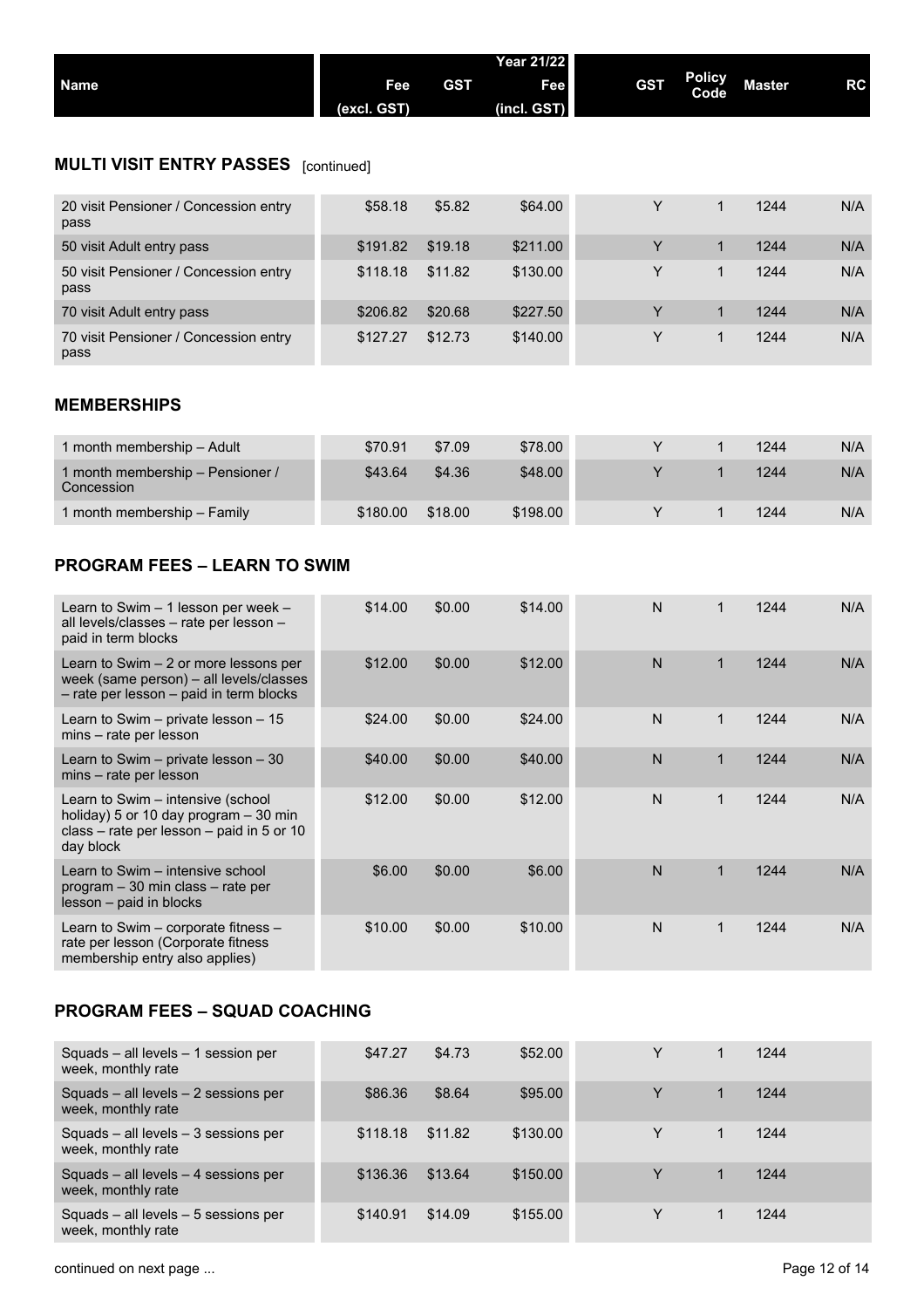| <b>Name</b>                                      | Fee<br>(excl. GST) | <b>GST</b> | Year 21/22<br>Fee<br>(incl. GST) | <b>GST</b> | <b>Policy</b><br>Code | <b>Master</b> | RC |
|--------------------------------------------------|--------------------|------------|----------------------------------|------------|-----------------------|---------------|----|
| <b>PROGRAM FEES - SQUAD COACHING</b> [continued] |                    |            |                                  |            |                       |               |    |

| Squads $-$ all levels $-$ 6 sessions per<br>week, monthly rate                                        | \$145.45 | \$14.55 | \$160.00 | Υ | $\mathbf 1$ | 1244 |     |
|-------------------------------------------------------------------------------------------------------|----------|---------|----------|---|-------------|------|-----|
| Squads $-$ all levels $-$ 7 sessions per<br>week, monthly rate                                        | \$150.00 | \$15.00 | \$165.00 | Y | 1           | 1244 |     |
| Squads $-$ all levels $-$ 8 sessions per<br>week, monthly rate                                        | \$154.55 | \$15.45 | \$170.00 | Y | 1           | 1244 |     |
| Squads $-$ all levels $-9$ sessions per<br>week, monthly rate                                         | \$159.09 | \$15.91 | \$175.00 | Y | $\mathbf 1$ | 1244 |     |
| Squads – all levels – 10 sessions per<br>week, monthly rate                                           | \$163.64 | \$16.36 | \$180.00 | Y | 1           | 1244 |     |
| Squads – all levels – 11 sessions per<br>week, monthly rate                                           | \$168.18 | \$16.82 | \$185.00 | Y | 2           | 1244 |     |
| Squads – corporate fitness – rate per<br>session (Corporate fitness membership<br>entry also applies) | \$5.00   | \$0.50  | \$5.50   | Υ | 1           | 1244 | N/A |
| Squads - casual session                                                                               | \$14.55  | \$1.45  | \$16.00  | Y |             | 1244 | N/A |
|                                                                                                       |          |         |          |   |             |      |     |

## **PROGRAM FEES – FITNESS PROGRAMS**

| Fitness – Adult – per session                                                                     | \$10.91      | \$1.09  | \$12.00  | Y |              | 1244 | N/A |
|---------------------------------------------------------------------------------------------------|--------------|---------|----------|---|--------------|------|-----|
| Fitness – Pensioner / Concession – per<br>session                                                 | \$8.18       | \$0.82  | \$9.00   | Y | $\mathbf 1$  | 1244 | N/A |
| Fitness – corporate fitness – per<br>session (Corporate fitness membership<br>entry also applies) | \$7.27       | \$0.73  | \$8.00   | Y | $\mathbf{1}$ | 1244 | N/A |
| Fitness - Adult - 10 visits                                                                       | \$98.18      | \$9.82  | \$108.00 | Y | $\mathbf{1}$ | 1244 | N/A |
| Fitness - Adult - 20 visits                                                                       | \$174.55     | \$17.45 | \$192.00 | Y | $\mathbf{1}$ | 1244 | N/A |
| Fitness - Adult - 50 visits                                                                       | \$354.55     | \$35.45 | \$390.00 | Y | $\mathbf 1$  | 1244 |     |
| Fitness – Pensioner / Concession – 10<br>visit pass                                               | \$73.64      | \$7.36  | \$81.00  | Y | $\mathbf{1}$ | 1244 | N/A |
| Fitness – Pensioner / Concession – 20<br>visit pass                                               | \$130.91     | \$13.09 | \$144.00 | Y | $\mathbf{1}$ | 1244 | N/A |
| Fitness – Pensioner / Concession – 50<br>visit pass                                               | \$265.91     | \$26.59 | \$292.50 | Y | $\mathbf{1}$ | 1244 |     |
| Fitness – Corporate Fitness – 10 visits<br>(Corporate fitness membership entry<br>also applies)   | \$72.73      | \$7.27  | \$80.00  | Y | $\mathbf 1$  | 1244 | N/A |
| Fitness - Corporate Fitness - 20 visits<br>(Corporate fitness membership entry<br>also applies)   | \$145.45     | \$14.55 | \$160.00 | Y | $\mathbf{1}$ | 1244 | N/A |
| School sports aquatic programs                                                                    | Market price |         |          | Y | 3            | 1244 | N/A |
| School holiday aquatic programs                                                                   | Market price |         |          | Y | 3            | 1244 | N/A |

#### **HIRE FEES**

| Lane hire $-25m$ pool $-$ per lane per 30<br>mins                                         | \$10.91 | \$1.09 | \$12.00 |  |  | 1244 | N/A |  |  |
|-------------------------------------------------------------------------------------------|---------|--------|---------|--|--|------|-----|--|--|
| Includes entry for (one) person responsible for the booking for the duration of the hire. |         |        |         |  |  |      |     |  |  |